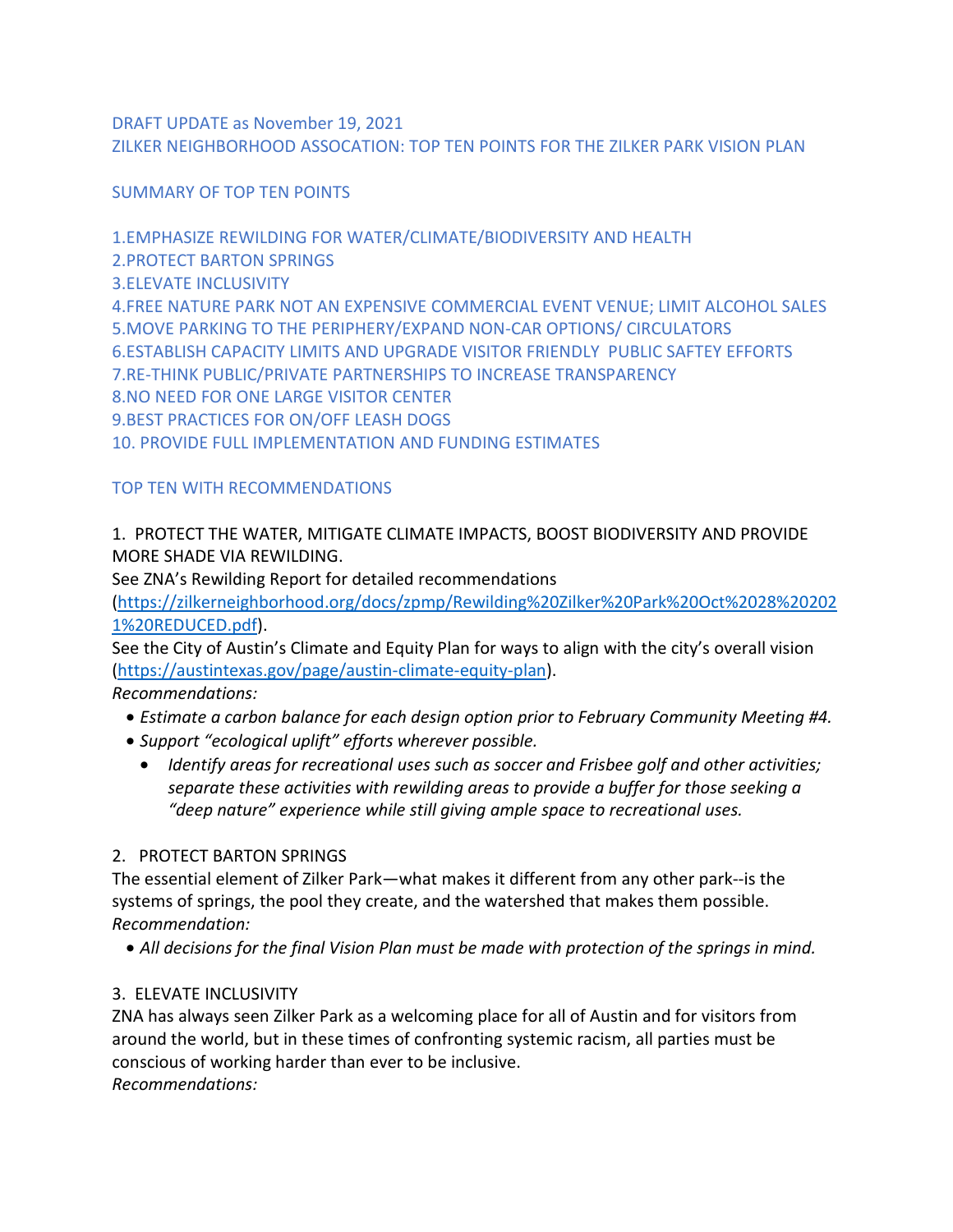- *Engage with D5 for Black Lives<https://www.d5forblacklives.com/> and other social justice experts.*
- *Restore Park Rangers for visitor information and security and offer specialized training.*
- *Consider a more formalized connection between Zilker Park and Guerrero Park and other parks in order to enhance visitor flow east and west [https://www.austintexas.gov/sites/default/files/files/Parks/GIS/RoyGGuerreroCRPark\\_Kiosk.pdf](https://www.austintexas.gov/sites/default/files/files/Parks/GIS/RoyGGuerreroCRPark_Kiosk.pdf)*
- *Offer a cultural history of the nature of segregation in the Park and make sure the park achieves a truly multicultural educational component. See historical analysis such as https://endofaustin.com/2020/11/21/bartons-slaves/*
- *Make sure that Zilker is fully accessible.*

4. PRIORITIZE A FREE NATURE PARK, NOT AN EXPENSIVE PRIVATE/COMMERCIAL EVENT VENUE We envision Zilker Park as a peaceful, active, climate-mitigating, mental health stabilizing, restorative oasis; one that accommodates many activities and programming in a sustainable manner, but is not overrun by damaging events: a park that is first and foremost a nature park. *Recommendations:* 

- *Limit Zilker as a venue for weddings, bars, restaurants, conferences or concerts.*
- *Limit alcohol sales.*
- *Limit advertising, including fly-over aircraft and the noise pollution it brings.*
- *Prioritize free multicultural events, history and ecological education.*
- *Reduce impervious cover wherever possible.*

5. MOVE PARKING TO THE PERIPHERY AND MAXIMIZE CAR-FREE OPTIONS WHILE SUPPORTING FAMILIES AND THOSE WHO STILL MUST USE CARS

Car traffic and car parking in the park and in the surrounding neighborhood need to be substantially reduced, and investment in alternatives including shuttles from all quadrants of the city need to be significantly increased.

*Recommendations:* 

- *Shut down any plans to "expand Mopac" into or near the park.*
- *Heavily reduce the need for parking by creating a "climate corridor" that features alternatives including bike lanes, pedestrian lanes, shuttle services from all parts of Austin and greatly increased Cap Metro services.*
- *Move the need for parking to the periphery of the park and provide intra-park trails, walkways and other circulator systems, along with drop-off areas while reserving parking for mobility impaired and those with too many items to travel without a car.* 
	- *Consult analytics for Barton Springs Road Bridge to understand to increase safety (currently it is a real danger), increase walk/bike protected lanes both on the road and alternatives around the bridge* and to protect cultural and historic preservation elements.
	- *Experiment with reducing through traffic on Barton Springs Road on holidays and weekends.*
	- *Provide storage lockers throughout the park.*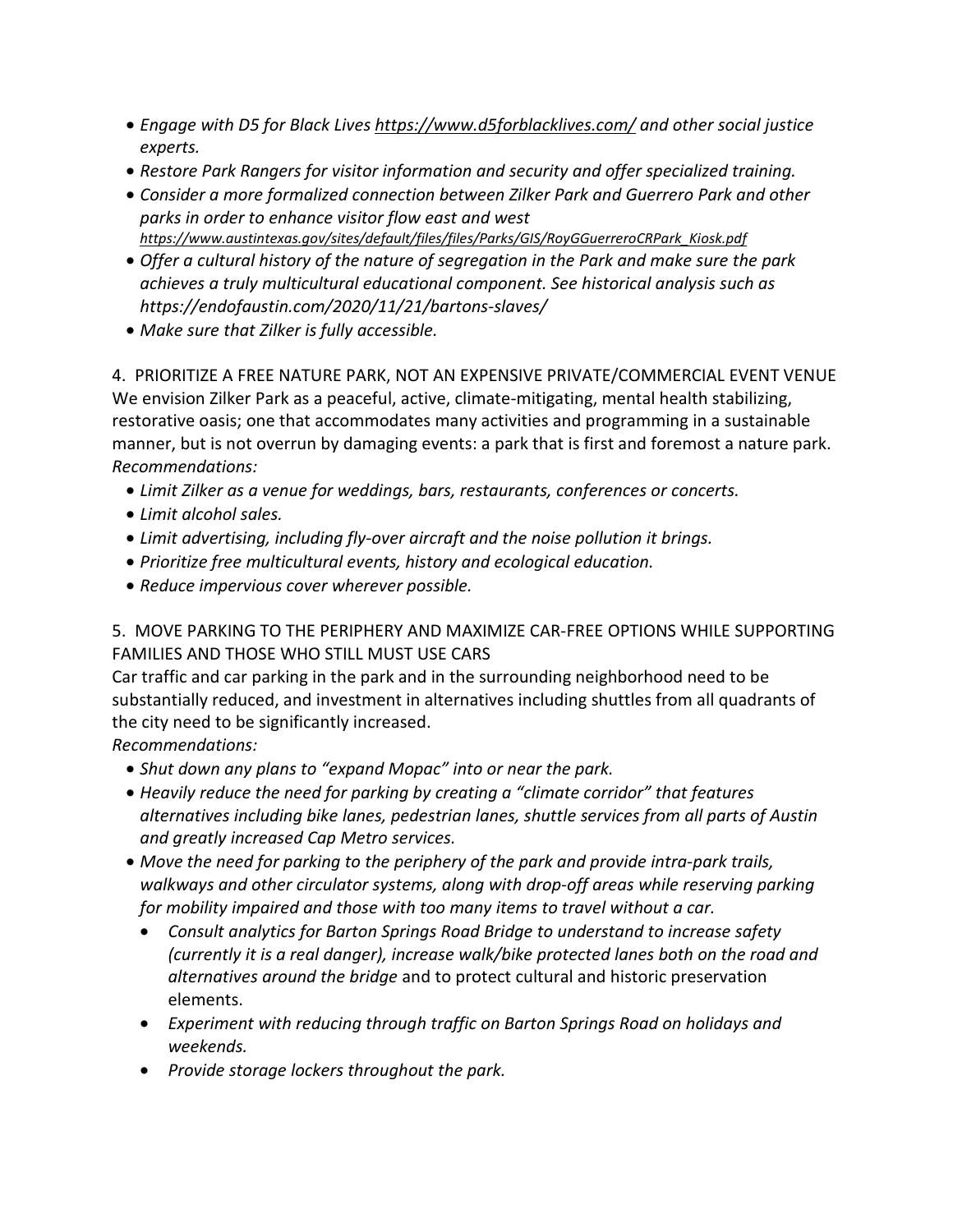### 6. ESTABLISH CAPACITY AND ENFORCEMENT RESOURCES

Capacity estimates and potential limits need to be discussed very early in the plan, along with fully resourced ways to enforce rules to protect water/soil and people. *Recommendations:* 

- *Estimate capacity limits and ways to ensure a peaceful and nature-based experience for visitors.*
- *Create a working group to design a new enforcement paradigm that makes Zilker a demonstration for excellence in public safety and environmental protection. ZNA has analyzed APD crime statistics from Zilker Park and it is clear more enforcement is needed. However, APD-response to serious crime could be supplemented with Park Rangers trained in de-escalation techniques and other visitor friendly teams to handle the vast majority of problems.*
- *Estimate the resources and funding required for PARD to fully enforce Zilker safety, parking and environmental protection.*
- *Include and formalize roles for volunteers to help with education (e.g. wayfinding), park activities, including monitoring and habitat restoration to complement Zilker Park enforcement staff/APD.*
- *Invest in other metropolitan parks so that visitors have more options.*

## 7. RETHINK PUBLIC/ PRIVATE PARTNERSHIPS

ZNA is concerned about public/private partnerships that prioritize revenue generation over all other needs, that lock in the City and that seem to be negotiated in "back room" deals. The lack of inclusivity should be tempered by full disclosure of all financial details and plans. *Recommendation:* 

- *Limit these types of partnerships. Create a template to apply to all partnerships based on a checklist created by the City Auditor for contracts and business plans for non-profits or others operating in the park to ensure consistency, alignment, and transparency with the Vision Plan.*
- *Create criteria to evaluate the costs and benefits of each proposed partnership.*
- *Create a standing "citizen review" for all public/private partnerships that include Zilker Park.*

#### 8. SMALL, NATURE-BASED INFO CENTERS INSTEAD OF One LARGE VISITOR CENTER Given the size of Zilker Park and the multiple entry points and key features, we do not see the need for one main visitor center.

*Recommendation:* 

• *Establish small, nature-based information centers throughout the park.* 

#### 9. SET UP BEST PRACTICES FOR ON LEASH RULES

Austin residents love their pets, but there have been many incidents where dogs have hurt kids and adults because leash laws are not respected. *Recommendation:*